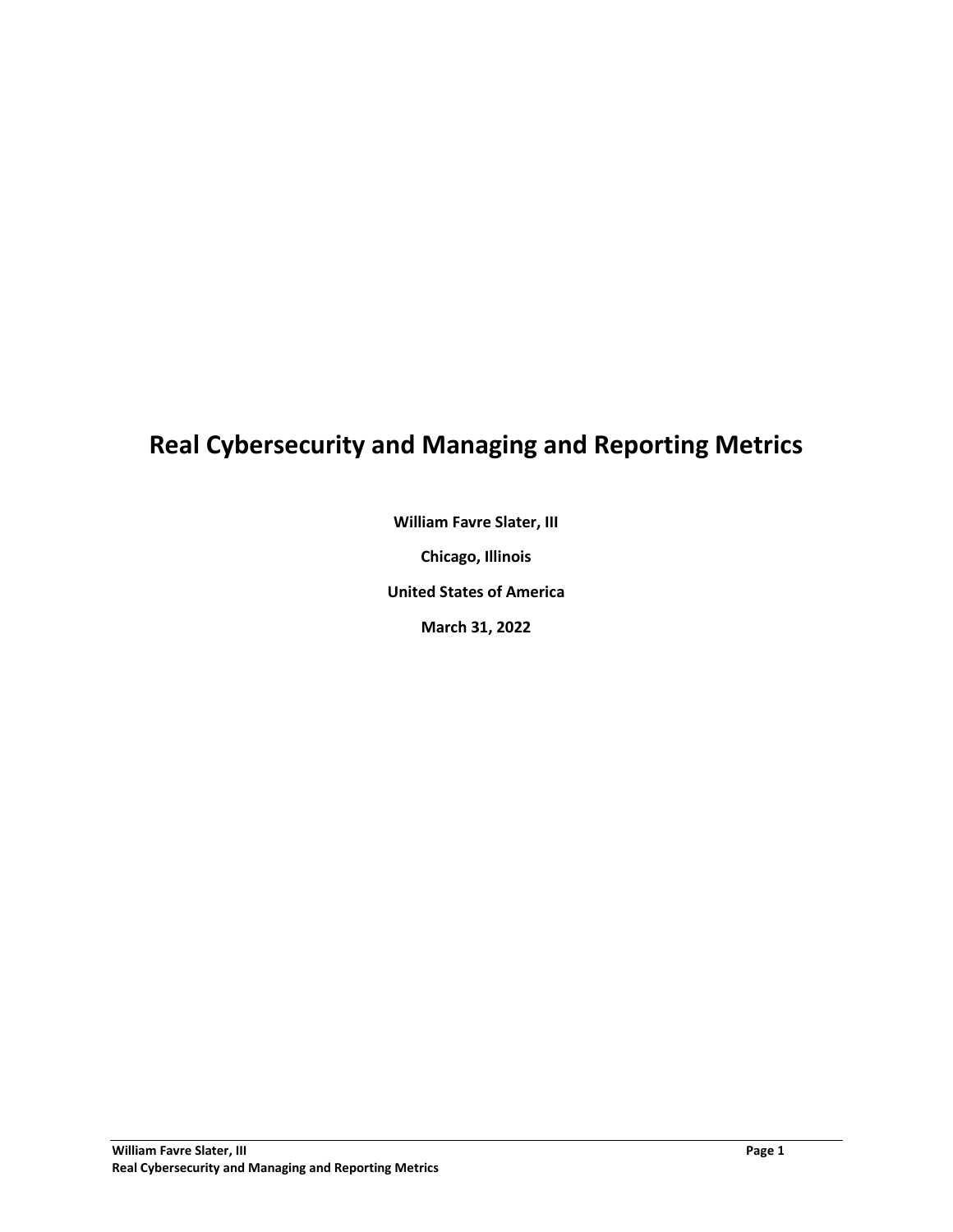## **Table of Contents**

<span id="page-1-0"></span>

| NIST SP 800-55rev1 - Performance Measurement Guide for Information Security10 |
|-------------------------------------------------------------------------------|
|                                                                               |
|                                                                               |
|                                                                               |
|                                                                               |
|                                                                               |
|                                                                               |
|                                                                               |
|                                                                               |
|                                                                               |
|                                                                               |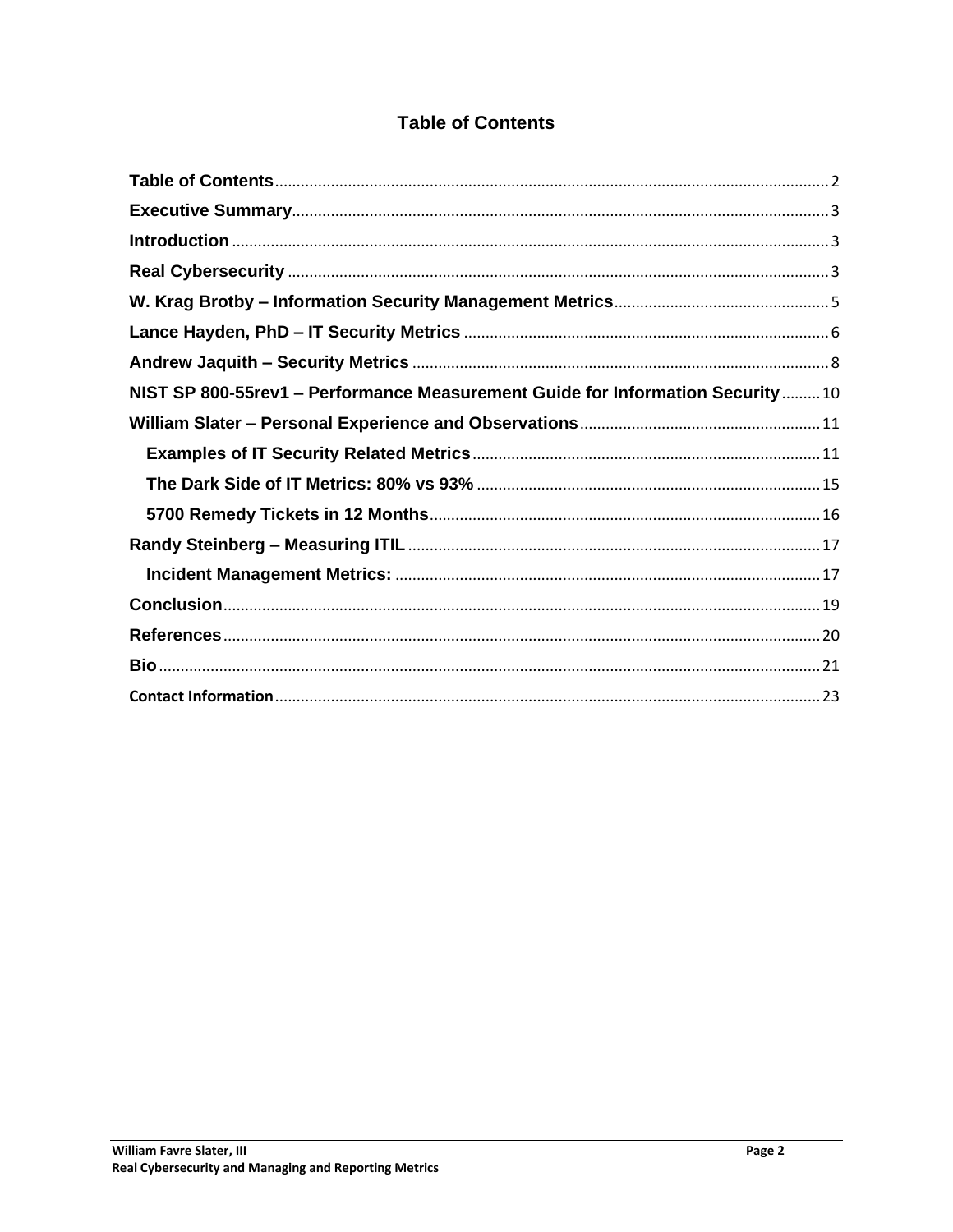## <span id="page-2-0"></span>**Executive Summary**

This brief article explains some basic concepts to improve the cybersecurity services that are provided in your organization, and some examples of how to measure, manage, and report the metrics that describe those services.

## <span id="page-2-1"></span>**Introduction**

Obviously, cybersecurity is one of the most important topics in business today. With all the headlines about cyberattacks, ransomware attacks, cyberwarfare, and data breaches, everyone who uses a computer that is connected to the Internet is thinking about how they be more secure. In addition, the people who are cybersecurity leaders are constantly challenged to demonstrate to management that the security services they are managing and delivering offer real quality and value for the budget expenditures required to deliver these services.

This article will provide useful information about how to deliver better cybersecurity services. It will also provide expert insights from notable security practitioners / authors about measuring and managing cybersecurity services and how to report these metrics to upper management so they will understand what they are getting for the money they have allocated for cybersecurity, and how these expenditures are increasing the required levels of security in the organization.

## <span id="page-2-2"></span>**Real Cybersecurity**

Nearly all of us in the cybersecurity career field as well as those who are being trained to enter field as a career direction, have been trained to understand the important facets of cybersecurity, namely Confidentiality, Integrity, and Availability, frequently described as "CIA". We have been taught that any cybersecurity solution is not complete unless it has the design and controls that protect the organization in there three areas.

Have you ever considered that there might be more to these three requirements for cybersecurity. Well, in fact there are at least three additional facets that should be considered to offer the best possible cybersecurity. Those are Utility, Authenticity, and Control. Coupled with the CIA, these additional three facets form the Parkerian Hexad. This is named after one of the founders of the cybersecurity profession, Mr. Donn B. Parker. Mr. Parker was hacking computers and software since the 1960s. He was also a prolific lecturer and his videos are still available on YouTube.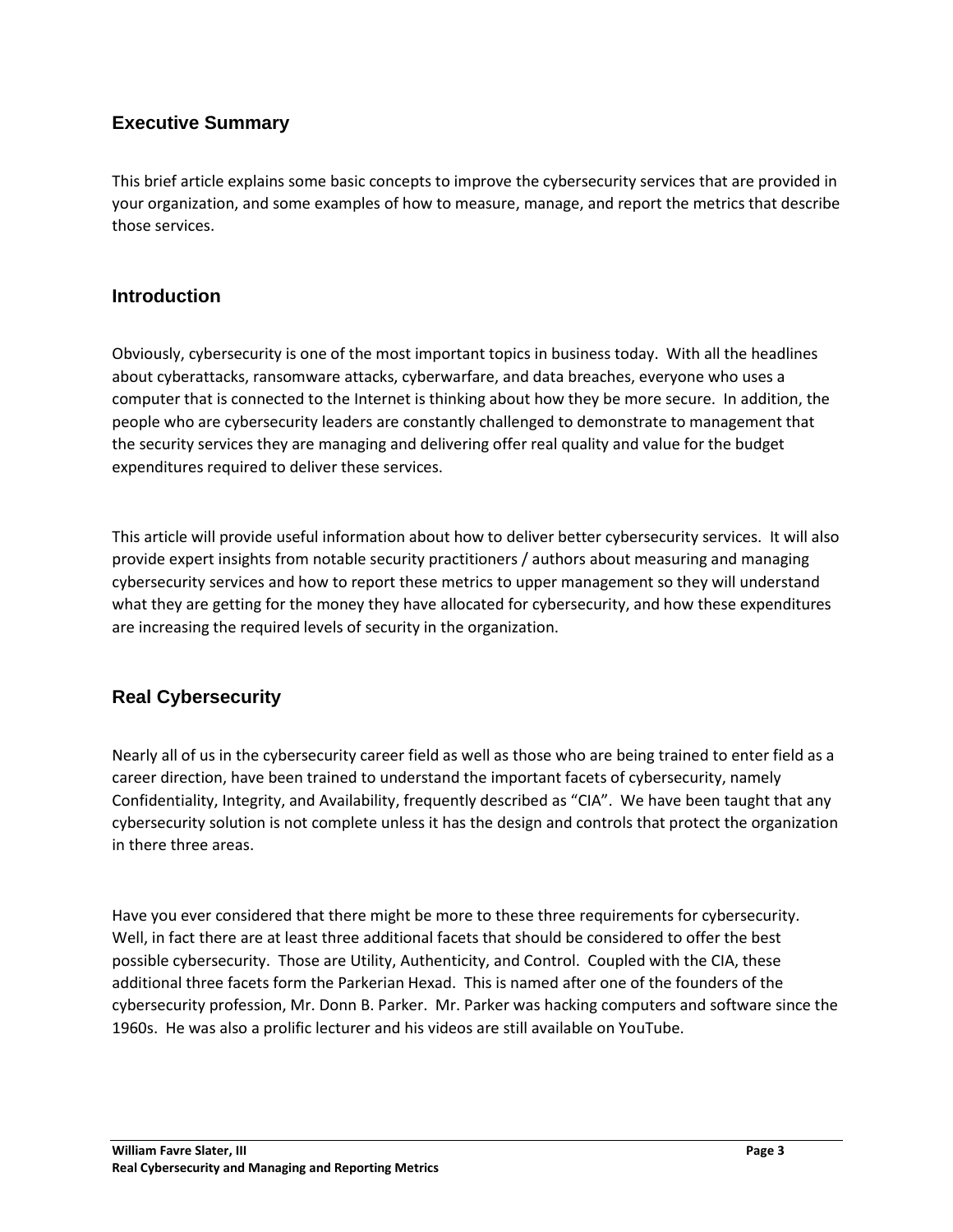The facet of Utility has to do with the idea that your data and systems are Usable. You cannot get work done with data that is not usable.

The facet of Authenticity has to do with the idea that the data or information you have is genuine. In the day and age of Deep Fakes, this would be a valuable thing to know. For example, as recently as March 2022, Deep Fake Videos of Ukraine's President Zelenskyy have appeared on the web, making statements that he never said.

The facet of Control has to do with the fact that the data or information you need is actually under your control. In the day and age of malware and trojan software, it is important to have the peace of mind that you have control over the data and information and systems for which you are responsible.

So adding these three additional facets can help you and your cybersecurity Team build solutions that are far superior to those who are only doing the CIA part of the Parkerian Hexad.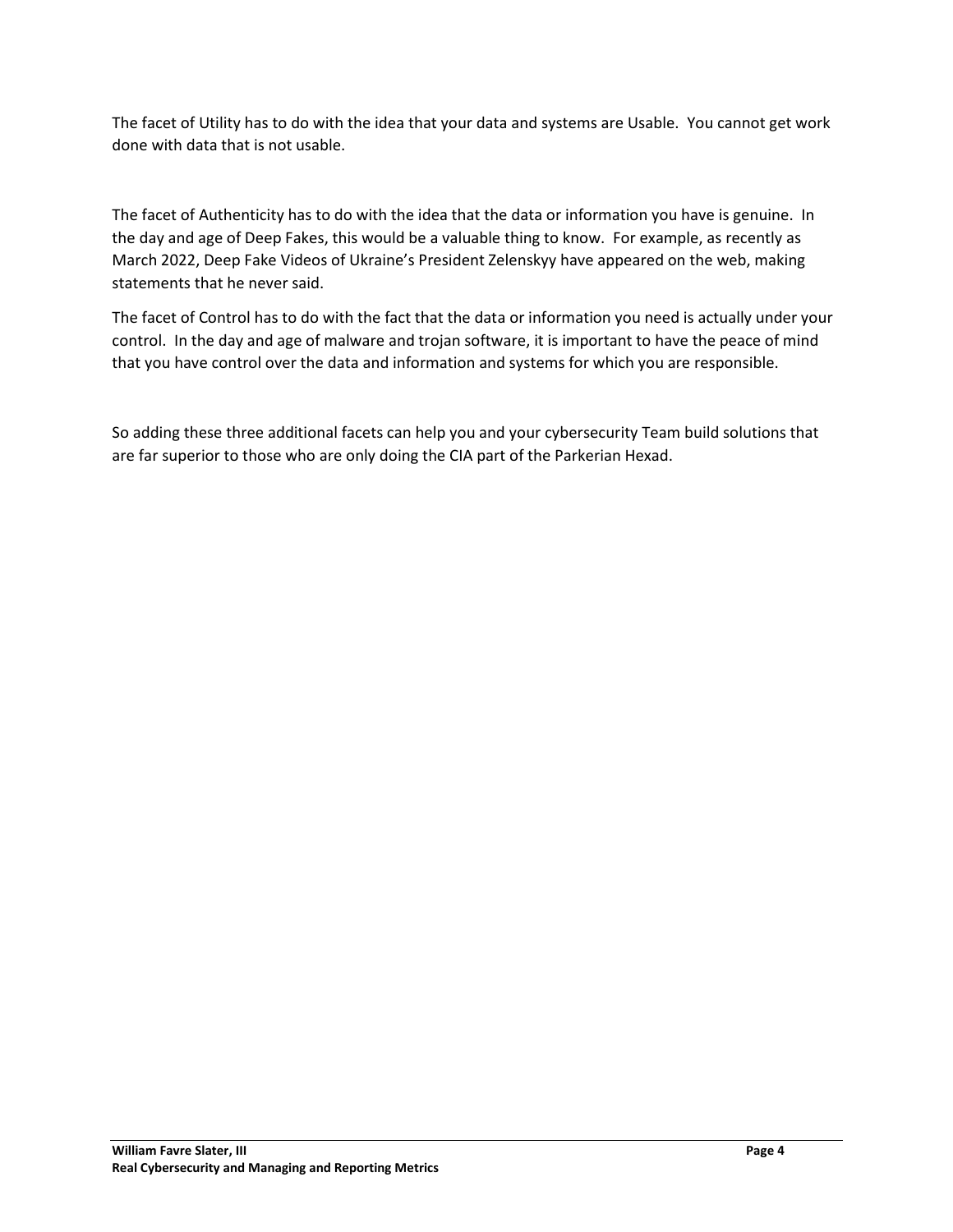## **W. Krag Brotby – Information Security Management Metrics**

<span id="page-4-0"></span>Brotby's Information Security Management Metrics classifies metrics according to the following scheme:

Program Development Metrics Policy Management Metrics Process Maturity Metrics Support Metrics Personnel Support Metrics Resources Support Metrics Operational Metrics Operational Readiness Metrics Management Readiness Metrics Technical Readiness Metrics Operational Practices Metrics Operational Environment Metrics Effectiveness Metrics Metrics for Technical Target of Assessment Metrics for Strength Assessment Metrics for Features in Normal Circumstances Metrics for Features in Abnormal Circumstances Metrics for Weakness Assessment Risk Metrics Operational Limitation Metrics

From Information Security Management Metrics, W. Krag Brotby, 2007.

Brotby is the only security author / practitioner in this article to introduce the concept of a Capability Maturity Model for measuring and managing the effectiveness of information security metrics. The maturity levels in this model are defined as

- 1. Initial
- 2. Repeatable
- 3. Defined
- 4. Managed
- 5. Optimizing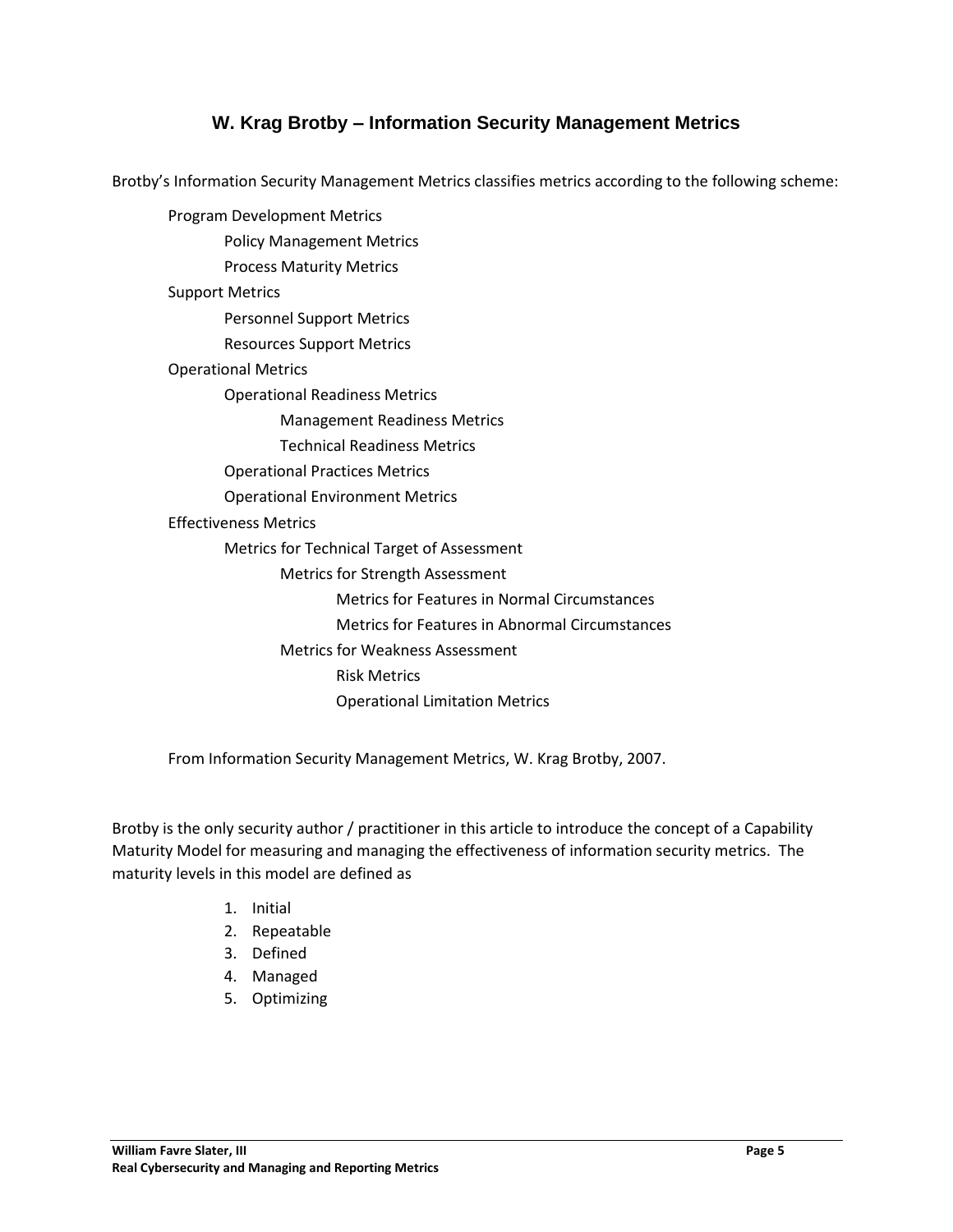## **Lance Hayden, PhD – IT Security Metrics**

<span id="page-5-0"></span>Dr. Hayden advocates the creation of a Security Process Management (SPM) Framework to be used to monito all aspects of IT Security Management. The table shown below is an example of IT organizational goals mapped to example metrics that can be captured to measure the performance of a Security Operations Team:

| Goal                                                                                              | Metric                                                                                                                             |  |  |  |  |  |
|---------------------------------------------------------------------------------------------------|------------------------------------------------------------------------------------------------------------------------------------|--|--|--|--|--|
| <b>Budget &amp; Personnel</b>                                                                     |                                                                                                                                    |  |  |  |  |  |
| Understand the prioritization of and<br>investment in security as a function<br>of IT operations. | Percent of IT budget devoted to IT security                                                                                        |  |  |  |  |  |
| Understand the connection between<br>IT security activities and the business.                     | Percent of IT security budget covered<br>through internal charge back, by unit                                                     |  |  |  |  |  |
| Understand the prioritization of and<br>investment in security as a function<br>of IT operations. | Ratio of full-time IT staff resources<br>devoted to IT security                                                                    |  |  |  |  |  |
| Understand one general level of<br>security personnel expertise.                                  | Ratio of certified to noncertified IT security<br>staff members                                                                    |  |  |  |  |  |
| <b>Processes &amp; Projects</b>                                                                   |                                                                                                                                    |  |  |  |  |  |
| Understand the level of visibility into<br>routine security operational activities.               | Ratio of security business processes that<br>are documented                                                                        |  |  |  |  |  |
| Understand the utilization of existing<br>IT security staff.                                      | Number of security measurement or<br>improvement projects undertaken during<br>time period                                         |  |  |  |  |  |
| Understand the prioritization of and<br>investment in security as a function<br>of IT operations. | Ratio of security measurement or<br>improvement projects to overall IT<br>measurement or improvement projects                      |  |  |  |  |  |
| Understand project size and duration<br>for IT security projects.                                 | Average resource utilization (in staff hours)<br>for security measurement or improvement<br>projects undertaken during time period |  |  |  |  |  |
| <b>Systems &amp; Vulnerabilities</b>                                                              |                                                                                                                                    |  |  |  |  |  |
| Understand deviation from<br>established baselines.                                               | Percent of systems compliant with current<br>configuration standards                                                               |  |  |  |  |  |
| Understand gaps in existing security<br>posture.                                                  | Number or ratio of systems containing<br>vulnerabilities as a result of assessment                                                 |  |  |  |  |  |
| Understand threat levels for<br>vulnerable systems.                                               | Average count and severity of<br>vulnerabilities per assessed system or<br>defined set of systems                                  |  |  |  |  |  |
| Understand threat levels for<br>vulnerable systems.                                               | Number of probes, attempted attacks, and<br>penetrations during time period                                                        |  |  |  |  |  |
| Understand vulnerabilities posed by<br>wireless connectivity.                                     | Ratio of secured to unsecured wireless<br>access points present on network                                                         |  |  |  |  |  |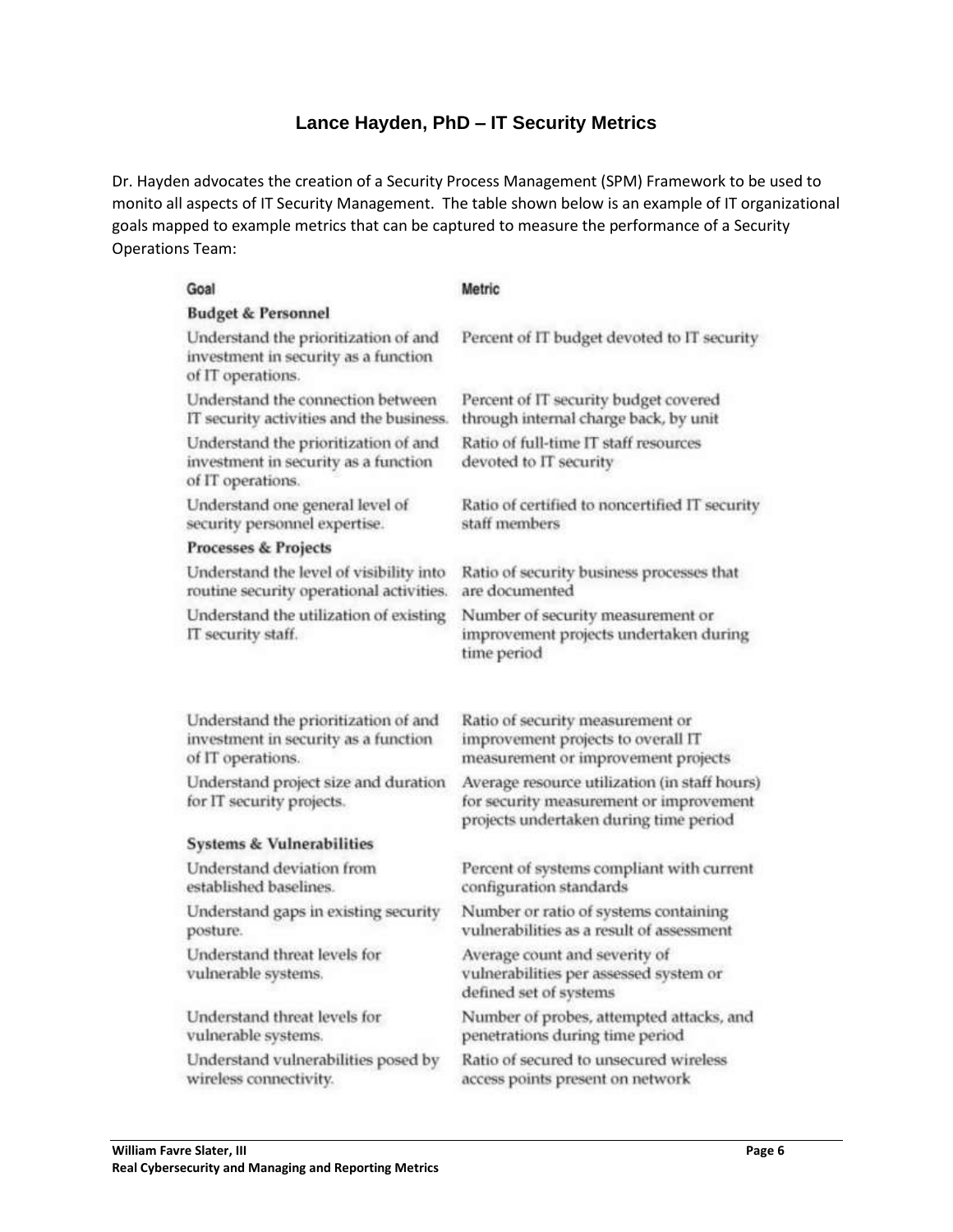### **Change & Remediation**

| Understand systemic changes to          | Number of configuration change or          |
|-----------------------------------------|--------------------------------------------|
| security baseline over time.            | exception requests per time period         |
| Understand security reaction posture    | Number of security incidents (escalated or |
| and impact on IT security staff.        | investigated) per time period              |
| Understand what kind of security        | Ratio of vulnerability types identified    |
| vulnerabilities are most prevalent in   | (access, denial-of-service, data loss or   |
| the environment.                        | corruption, fraud, and so on)              |
| Understand lag time between             | Average time required to remediate         |
| vulnerability discovery and mitigation. | identified security vulnerabilities        |

From IT Security Metrics, Lance Hayden, 2010.

Dr. Hayden's book is filled with many more great examples of best practices for managing IT Security Metrics. It is very accessible and useful for IT security staff and managers at all levels of experience.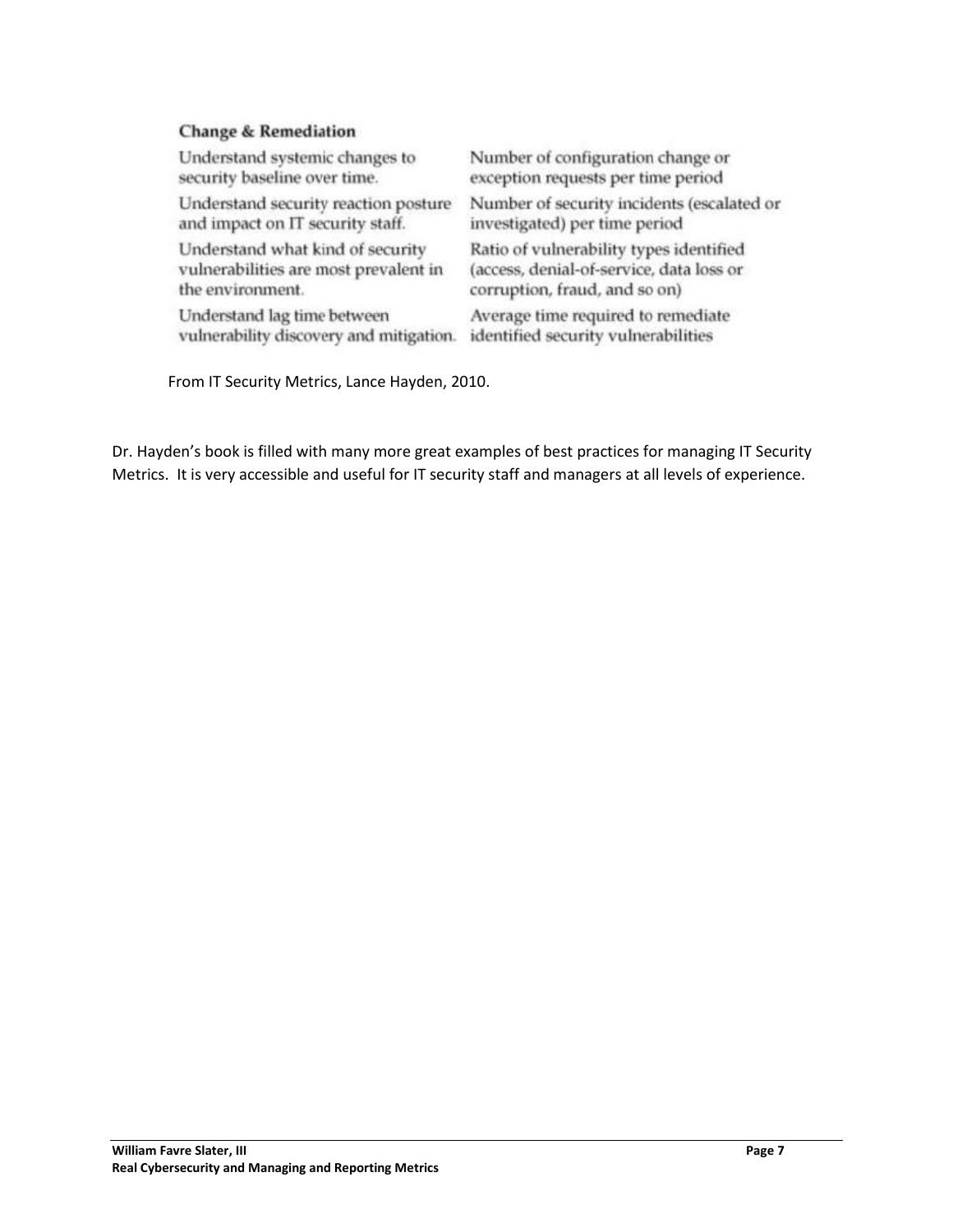## **Andrew Jaquith – Security Metrics**

<span id="page-7-0"></span>Andrew Jaquith is one of the best known Security Metrics people in the Information Technology world. This statement from his book is a good summary of the purpose of Security Metrics:

*"Security metrics are the servants of risk management, and risk management is about making decisions. Therefore, the only security metrics we are interested in are those that support decision making about risk for the purpose of managing that risk."*

Jaquith is also known for his ability to perform deep statistical analysis on monitoring and other essential IT security metrics. He believe there are even more valuable insights to me gained by measuring the measurements of the processes themselves. Jaquith cites the COBIT IT Management Framework to shed light on the importance of the Monitoring control domain: It is the governance activities an organization performs to understand how well its processes operate:

*"All IT processes need to be regularly assessed over time for their quality and compliance with control requirements. This domain addresses performance management, monitoring of internal control, regulatory compliance, and providing governance." (COBIT)*

Jaquith is also well known for his information diagram that elucidates the relationship between IT Threats, Security Management Controls, and Assets (Exposures). That elegant diagram is shown below.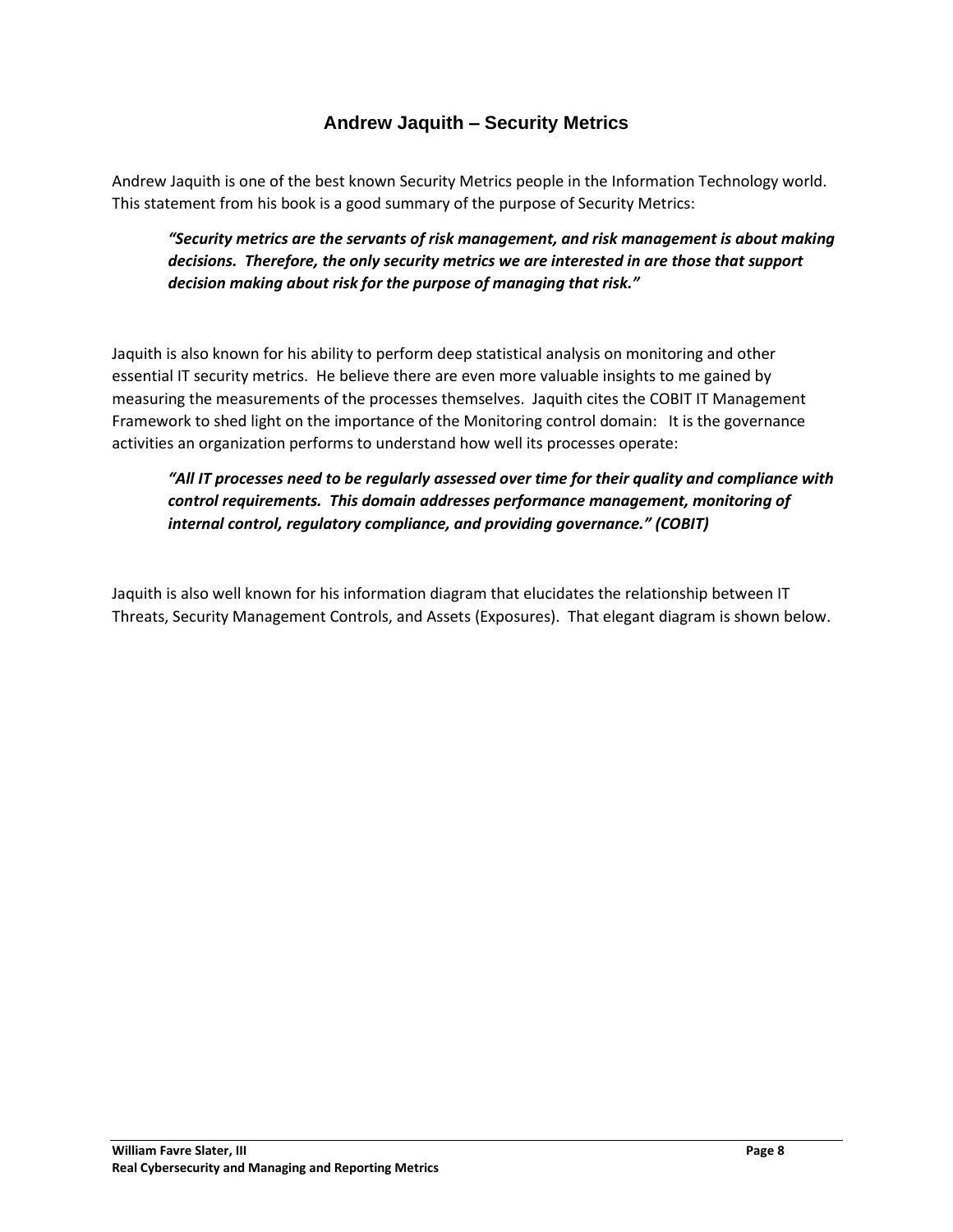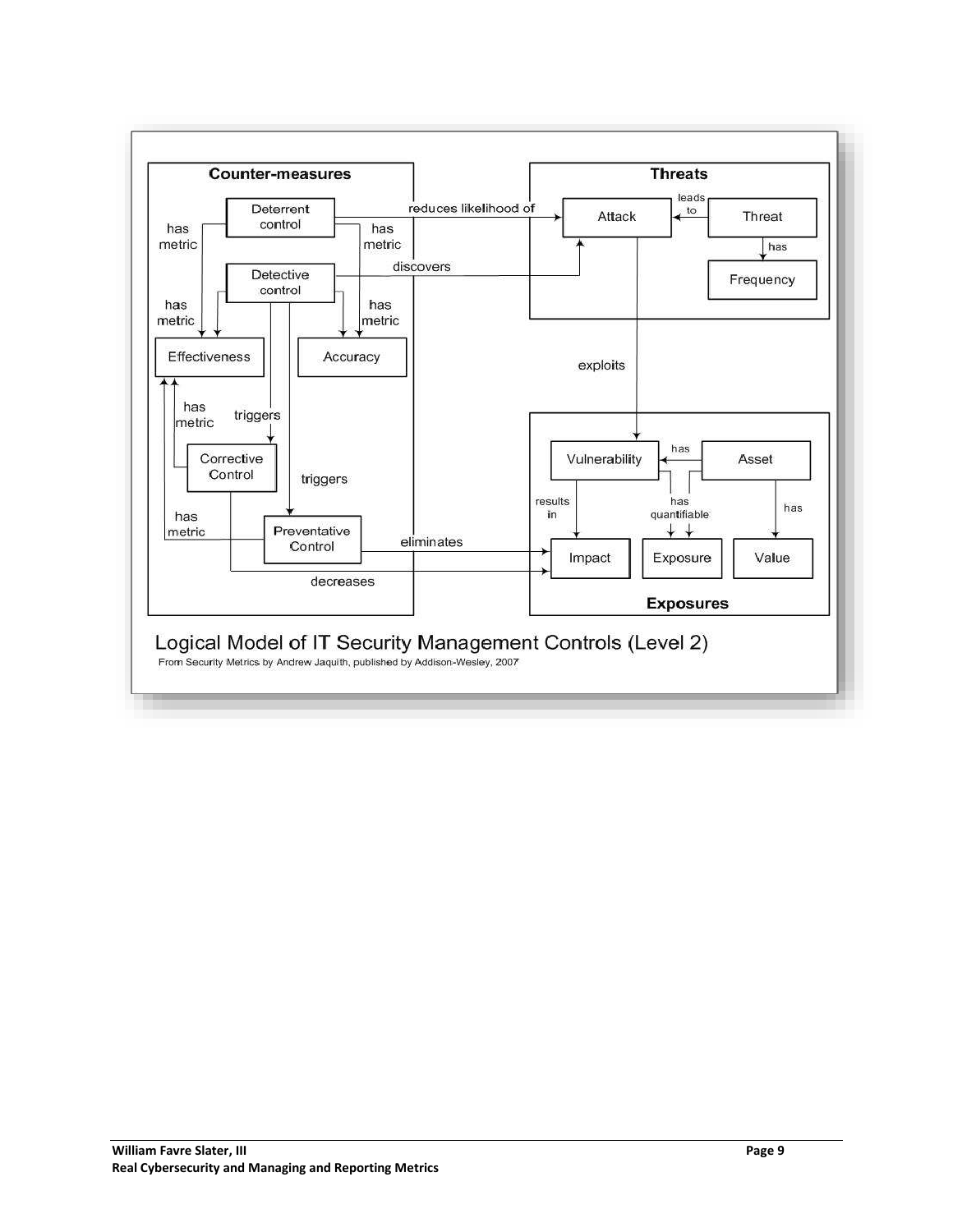## <span id="page-9-0"></span>**NIST SP 800-55rev1 – Performance Measurement Guide for Information Security**

The NIST SP 800-55rev1 document contains invaluable tips for building a framework to measure and management a information security management program. It's not only authoritative and well-written by cybersecurity experts, and also freely available from the web. See the References section for the link. The diagram below shows NIST's concept about building a Information Security Measurement Program.



Figure 6-1. Information Security Measurement Program Implementation Process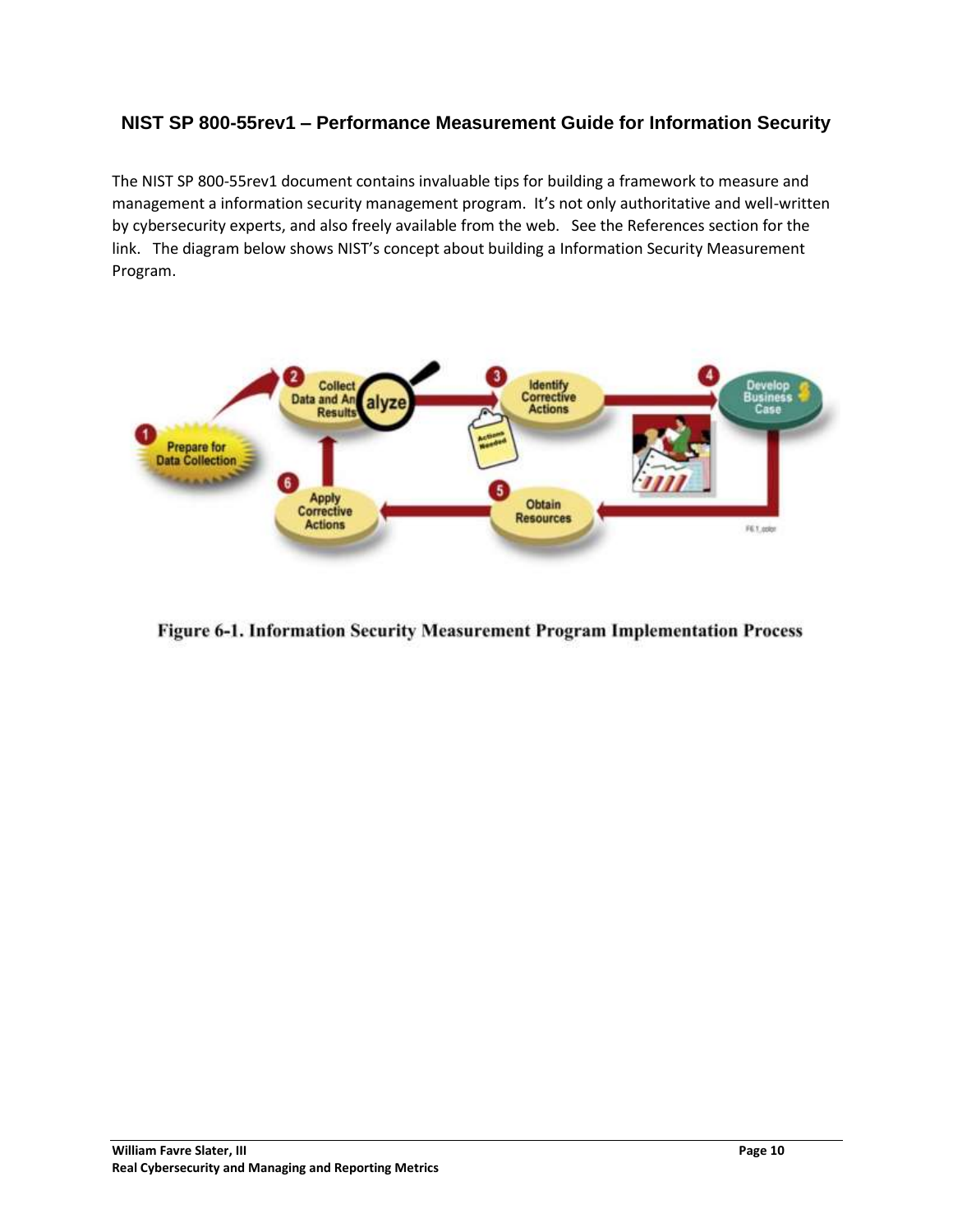## **William Slater – Personal Experience and Observations**

<span id="page-10-0"></span>This section covers some of my own experiences with metrics.

### <span id="page-10-1"></span>**Examples of IT Security Related Metrics**

From 2015 – 2016, I managed the Global Security Team for a large company in Chicago. It was a job I inherited, so I did not have to opportunity to design the monthly metrics reports I was producing. Still, many may find the example slides from the monthly report slide deck interesting. The collection, formatting, and analysis of this data required many hours of my time each month, but it was what our Global Executives expected to see each month.

## **Global Number of Security Incidents - 12 months**



| Region        | Apr-15 | $May-15$ | $Jun-15$ | $Jul-15$ | Aug-15 Sep-15 |    | Oct-15 | Nov-15 | Dec-15 | $Jan-16$ | Feb-16 | $Mar-16$ |
|---------------|--------|----------|----------|----------|---------------|----|--------|--------|--------|----------|--------|----------|
| AM            |        |          |          |          |               |    |        |        |        |          |        |          |
| AP.           |        |          |          |          |               |    |        |        |        |          |        |          |
| EMEA          |        |          |          |          |               |    | 12     |        |        |          |        |          |
| Global Totals |        |          |          |          | 10            | 14 | 18     | 12     |        | -4.40    |        |          |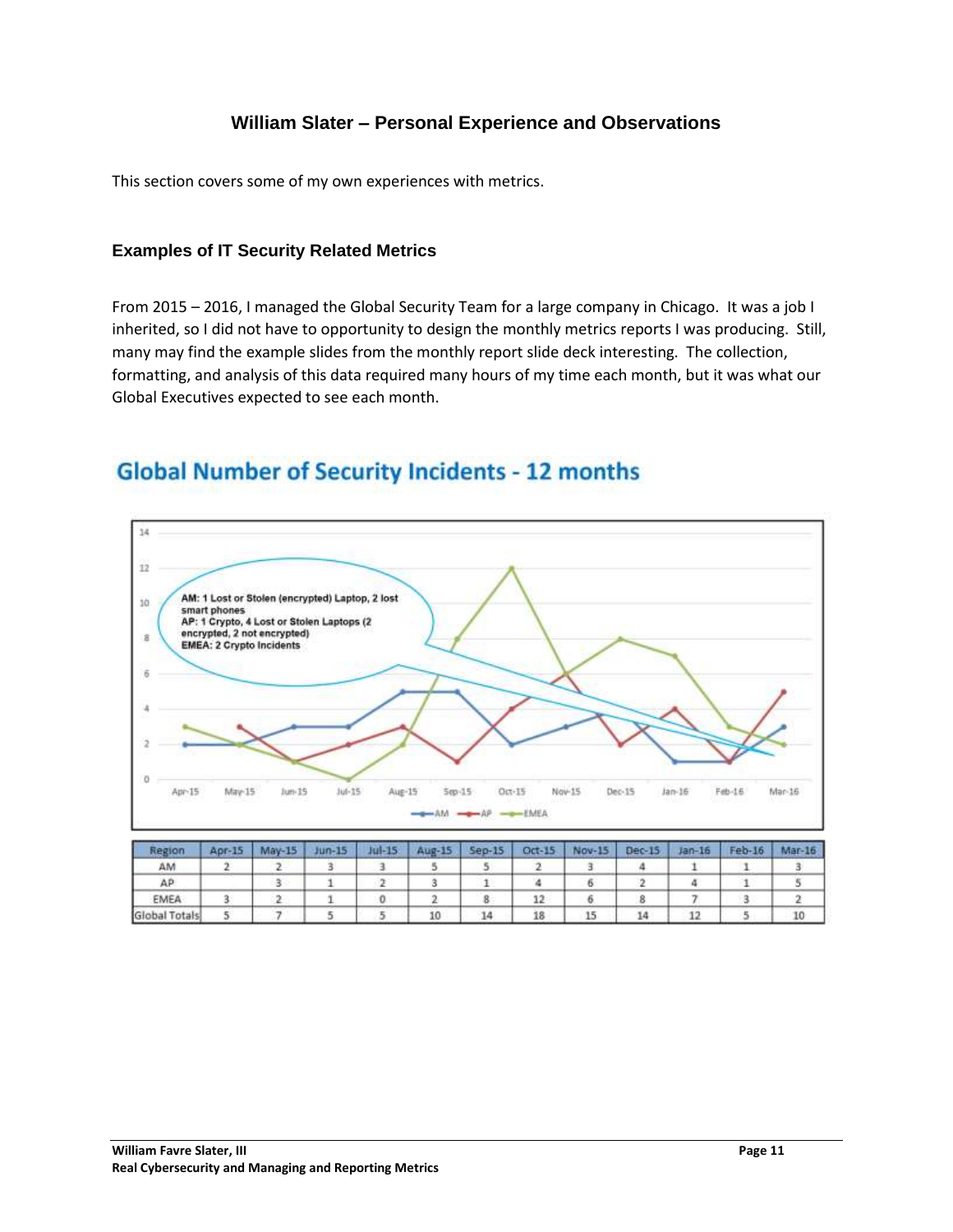

## Regional Number of Windows Systems with Encryption - AM, AP, and EMEA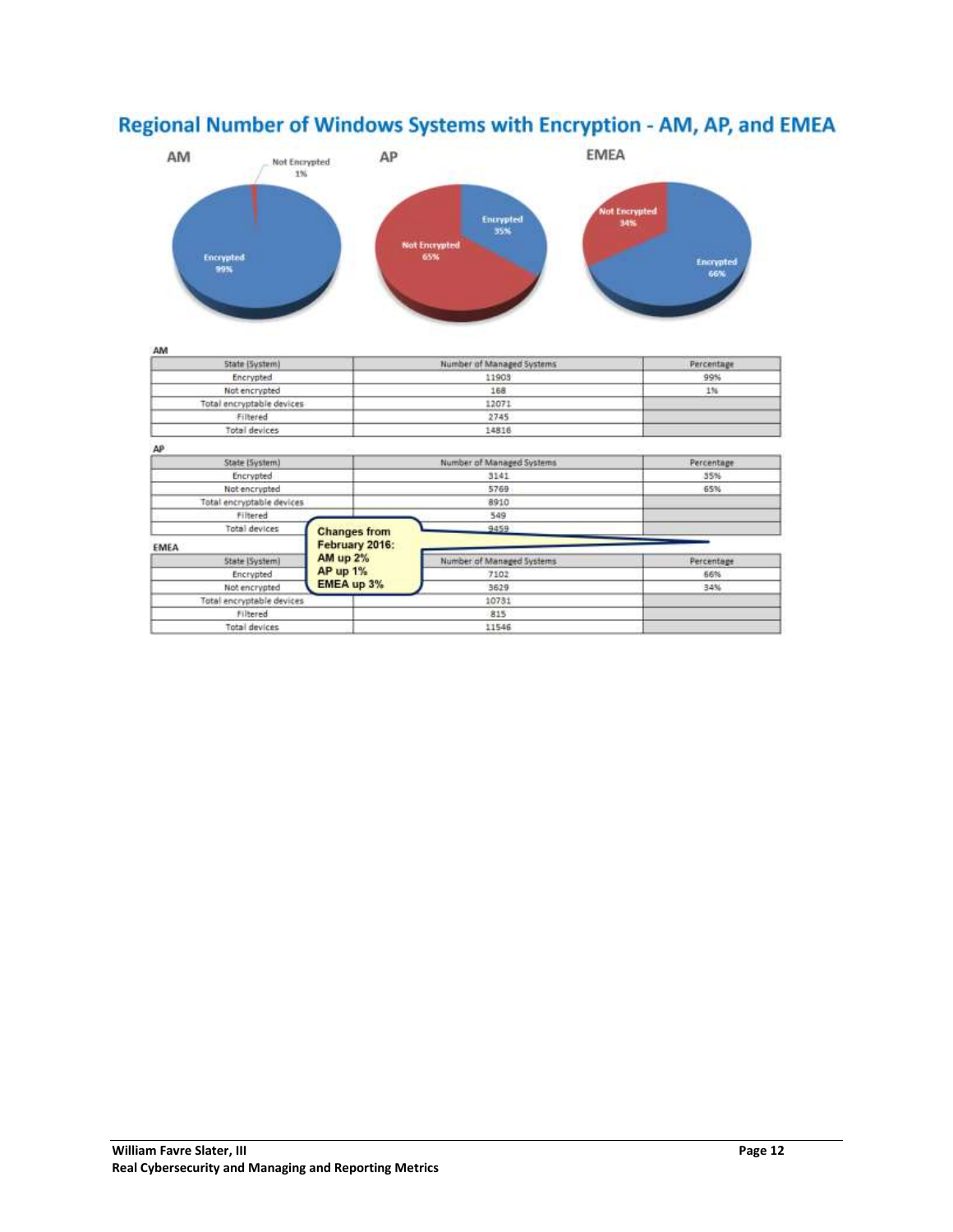

# Regional email attacks blocked - IronPort - 12 months - AM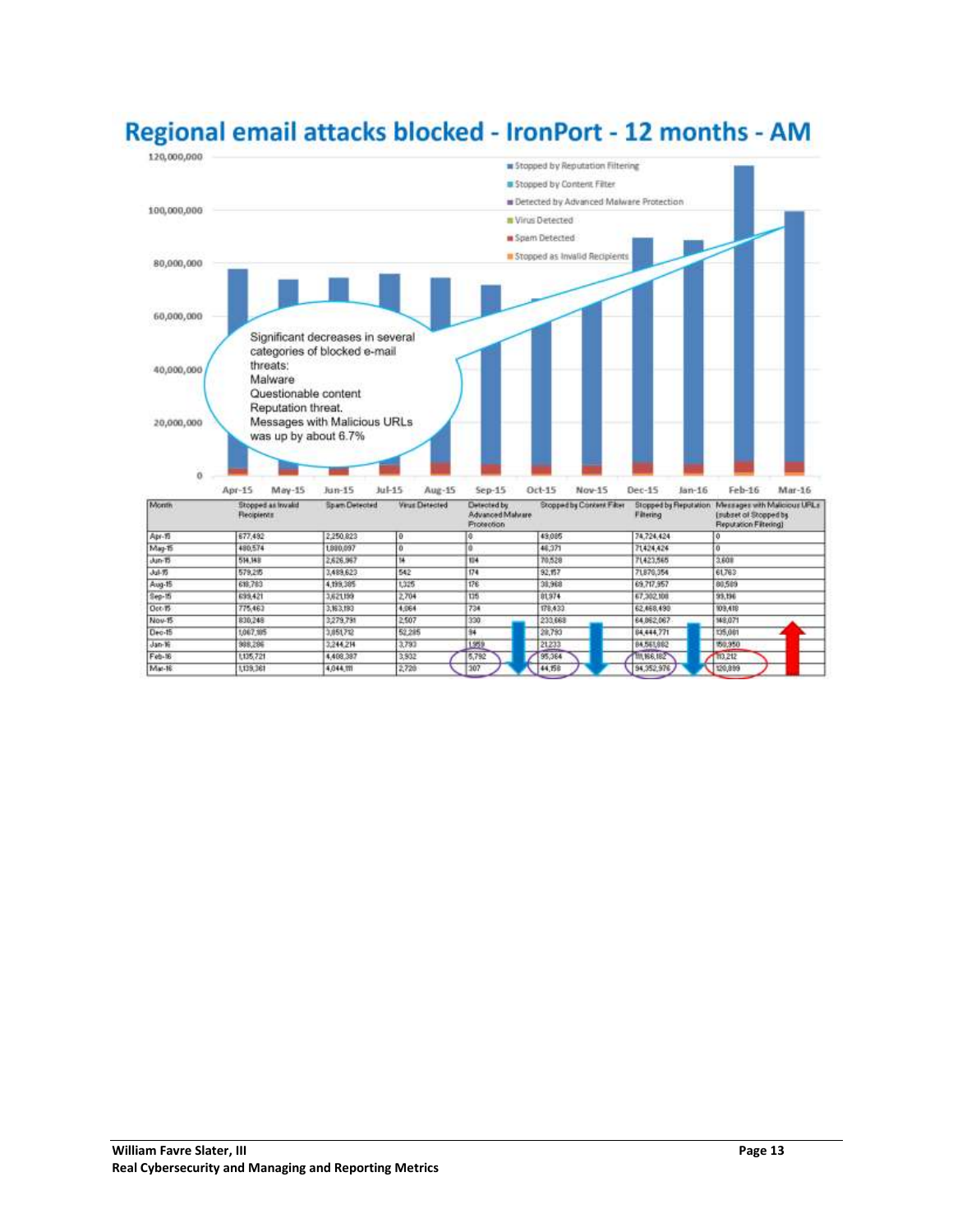

## **Global Internet Browsing Attacks Blocked by Cisco CWS - 12 months**

**WebRep Threats Blocked** 

# Global Internet Browsing Attacks Blocked by Cisco CWS - 12 months

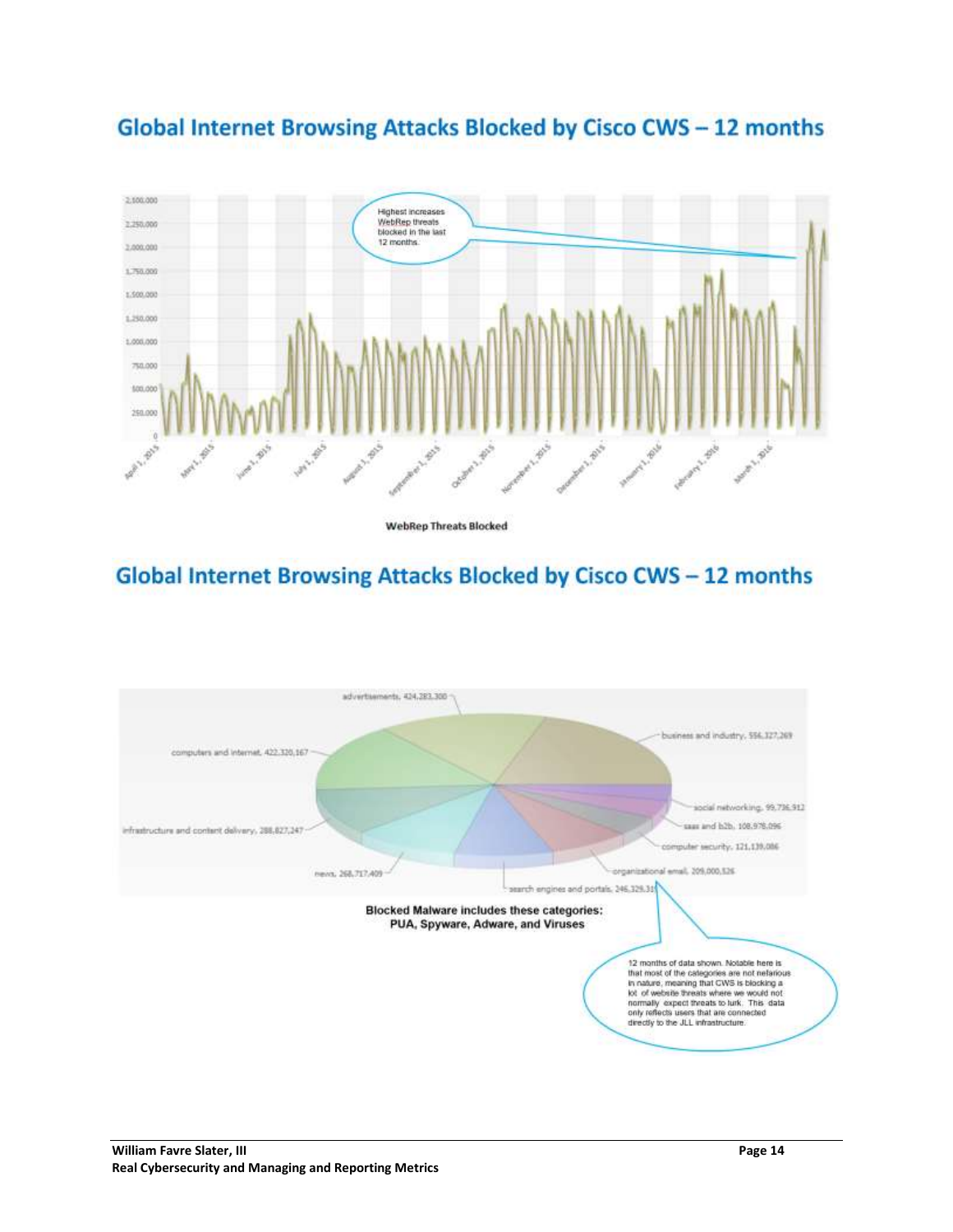## Global Attacks / Nefarious Activity Identified by QRadar - March 2016



## <span id="page-14-0"></span>**The Dark Side of IT Metrics: 80% vs 93%**

If you wondered if there is a "dark side" to security metrics, there certainly can be. Many years ago, when I was managing a Data Center and also doing system administration for a very large energy company, our Service Level Agreement contract specified that our Team members would meet there pair and restoration metrics at least 80% of the time. Example, production servers that were classified as "Gold" had to be restored to service within four hours. If that window was exceeded, it was called a busted SLA, and the customer was constantly keeping score. We were a Team with almost 300 members, all of whom were talented and highly motivated, so we met our SLA performance obligations 93% of the time. One day, our Management Team had a mandatory meeting and told us we were doing a great job, and in fact, too good of a job. They said feedback from the customer was that if we could achieve 93% performance, in the customer's opinion that meant we have too many people on the Team, so maybe it was time for headcount reduction. Consequently, our Management Team advised the Team Members to slow down, not work so hard, and bring the successful SLA metrics down to around 80%.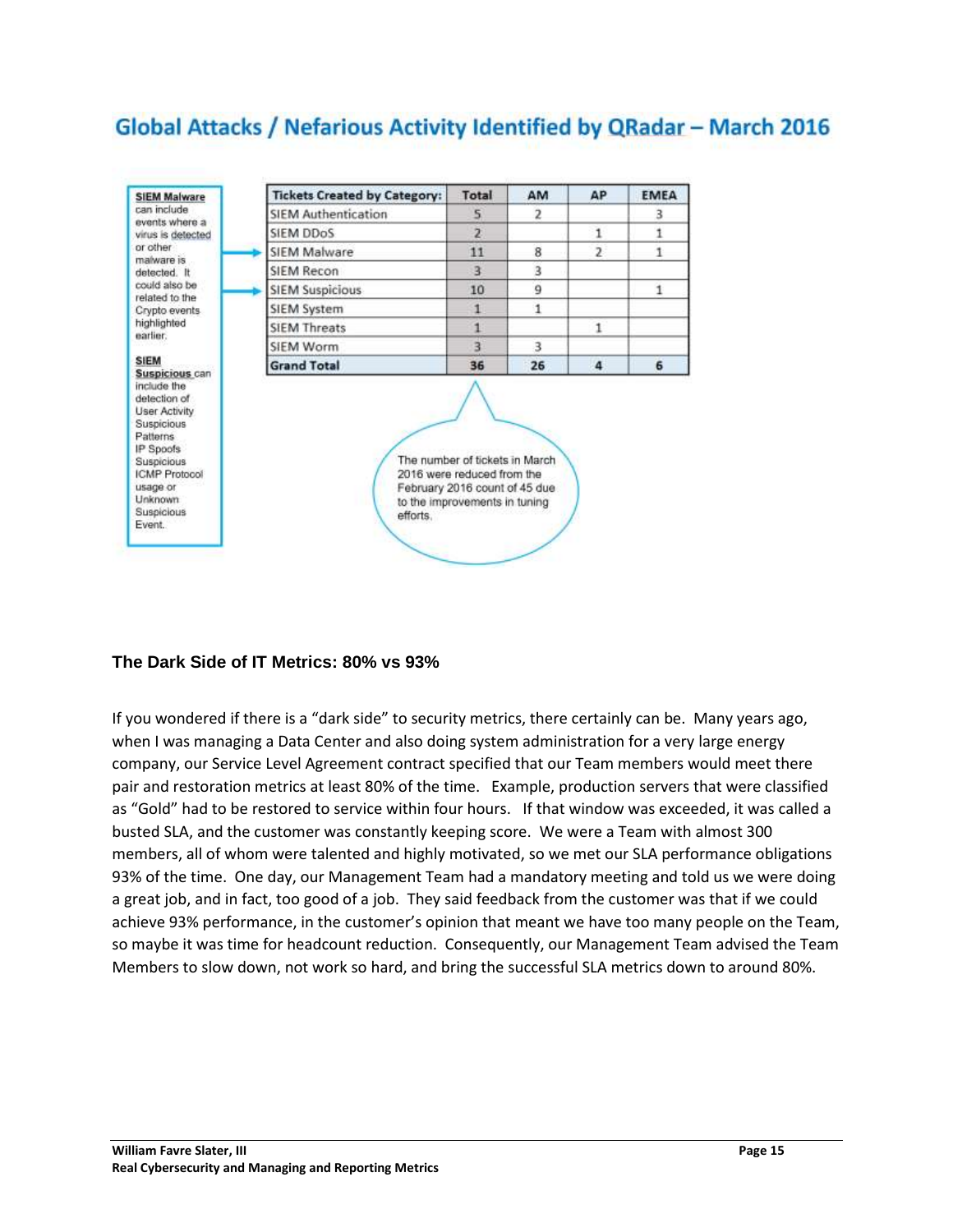### <span id="page-15-0"></span>**5700 Remedy Tickets in 12 Months**

Another metric that is frequently used in the world of IT metrics is the Cost-Per-Ticket. A great example of this is the Messaging Team that I led at a large U.S. Government Agency from November 2006 – March 2008. There were 24 messaging engineers on the Team, and we had an annual contract budget for technical messaging services that was valued at \$4.3 million. When you divide that \$4.3 million by 5700 Remedy Tickets, it comes out to about \$754.39 per ticket. It turns out that this is not only an important number, but it can be used by a Services Company and the Government to discuss the quality of service as well as the compensation for the average engineer on the contract. In fact, Management may come back and say, "We expect to pay no more than \$690 / per ticket.". Again, this can and well lead to some serious conversations, so be aware and be ready to have such discussions if you aspire to leadership positions.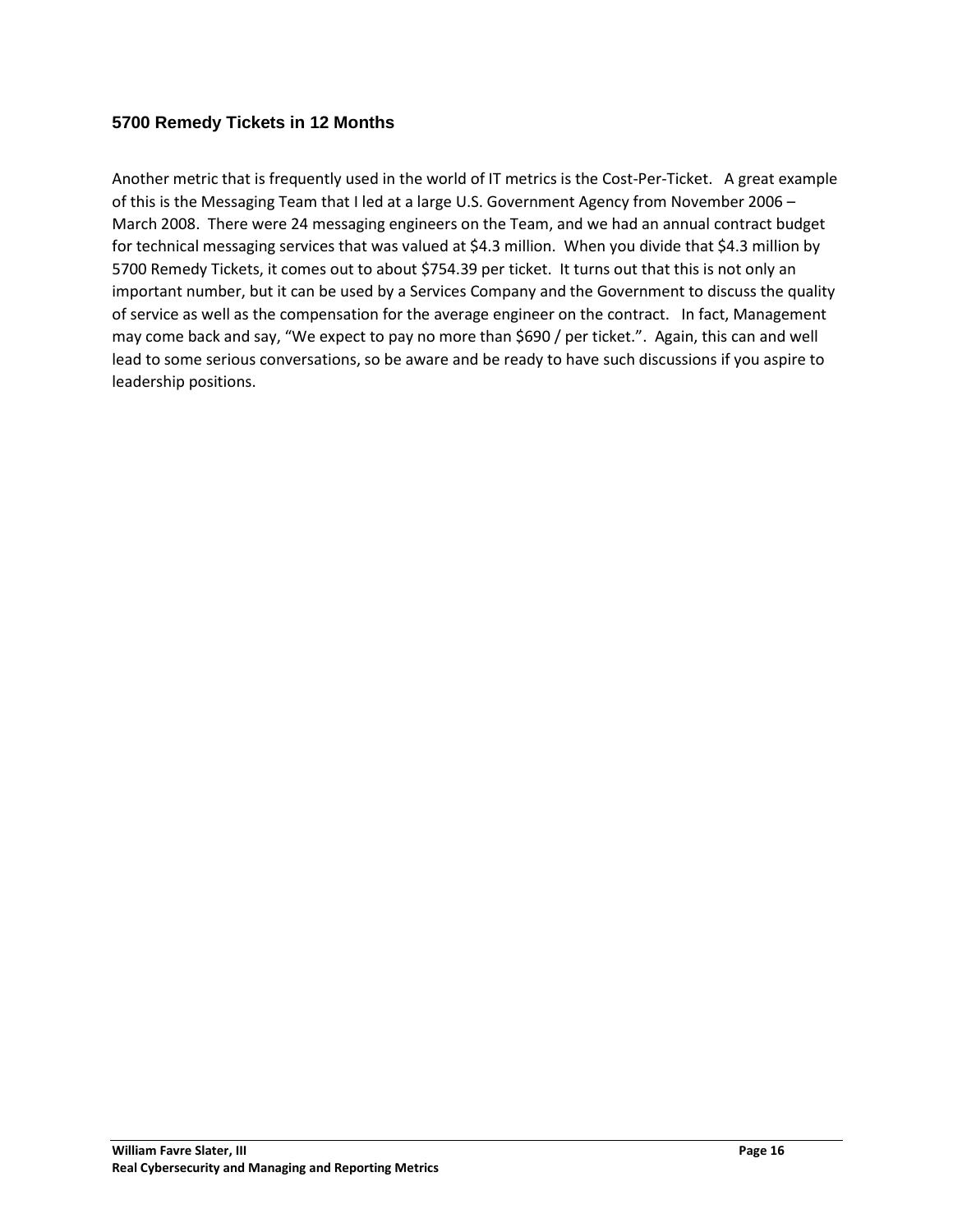## **Randy Steinberg – Measuring ITIL**

<span id="page-16-0"></span>In 2006, Mr. Randy Steinberg published a book that provided valuable insights and a framework for measuring the management functions related to the Information Technology Infrastructure Library (ITIL). The book also includes a CD containing an Excel file that provides workbooks for each ITIL management area, and these workbooks roll up data into a dashboard that can be used to quickly identify the performance of an Information Technology Department where ITIL has been implemented. Metrics for Incident Management are show below, including Operational Metrics, Tolerance Levels, KPIs, and Critical Success Factors. In 2009 I was on a project at Peterson Air Force Base several years ago, implementing what became known as the world's largest ITIL implementation, and the workbooks in this Excel spreadsheet became the basis for measuring ITIL, and providing progress reports to our management and project stakeholders. It was and still is an extremely valuable tool. I highly recommend it. The Incident Management Metrics shown below are from Mr. Steinberg's Excel file.

### <span id="page-16-1"></span>**Incident Management Metrics:**

#### **Operational Metrics**

Total Number Of Incidents Average Time To Resolve Severity 1 and Severity 2 Incidents (Hours) Number Of Incidents Resolved Within Agreed Service Levels Number Of High Severity/Major Incidents Number Of Incidents With Customer Impact Number Of Incidents Reopened Total Available Labor Hours To Work On Incidents (Non-Service Desk) Total Labor Hours Spent Resolving Incidents (Non-Service Desk) Incident Management Tooling Support Level Incident Management Process Maturity

#### **Tolerance Levels**

Number Of Incident Occurrences Number Of High Severity/Major Incidents Incident Resolution Rate Customer Incident Impact Rate Incident Reopen Rate Average Time To Resolve Severity 1 and Severity 2 Incidents (Hours) Incident Labor Utilization Rate Incident Management Tooling Support Level Incident Management Process Maturity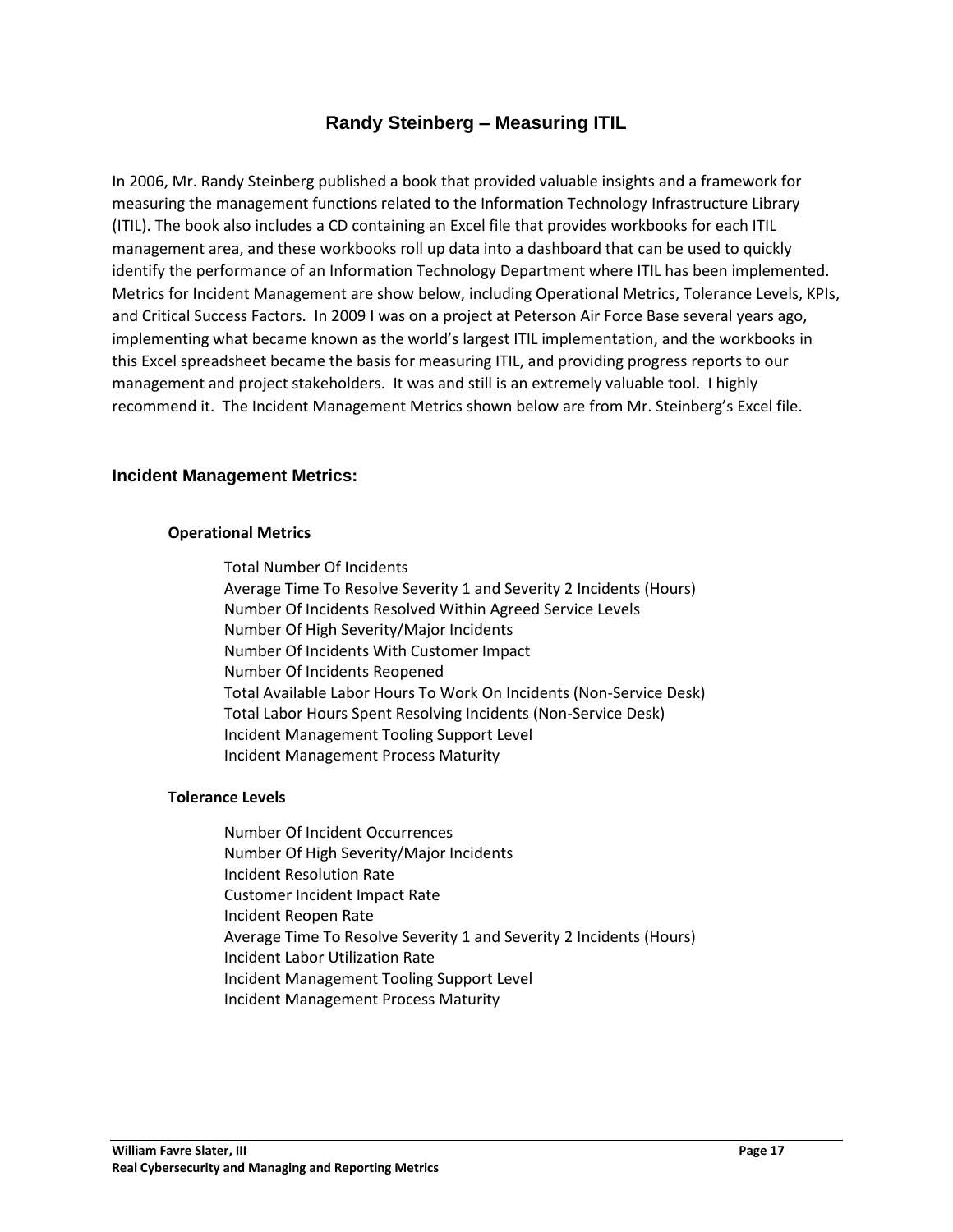#### **Key Performance Indicators (KPIs)**

Number Of Incident Occurrences Number Of High Severity/Major Incidents Incident Resolution Rate Customer Incident Impact Rate Incident Reopen Rate Average Time To Resolve Severity 1 and Severity 2 Incidents (Hours) Incident Labor Utilization Rate Incident Management Tooling Support Level Incident Management Process Maturity

#### **Critical Success Factors**

Quickly Resolve Incidents Maintain IT Service Quality Improve IT And Business Productivity Maintain User Satisfaction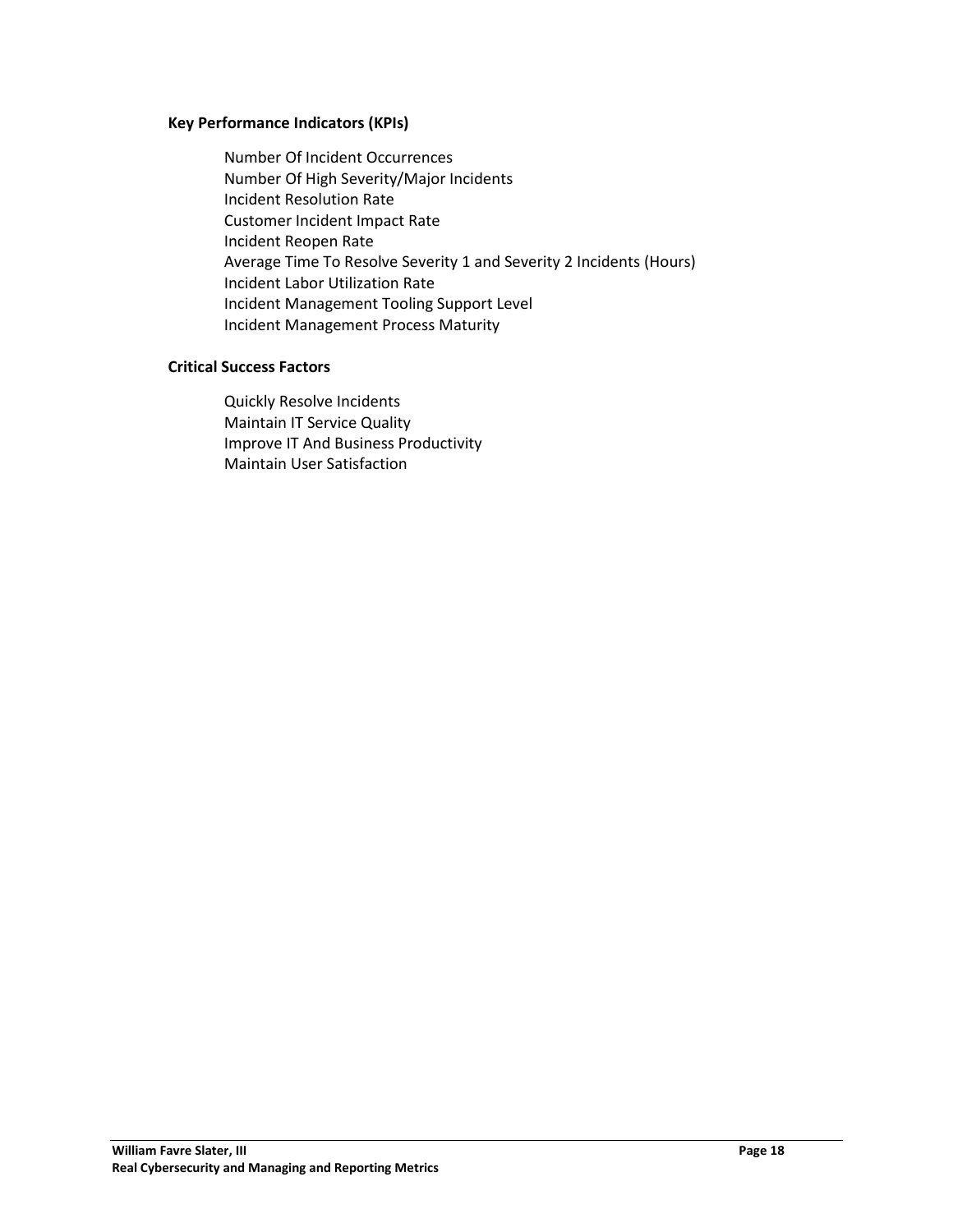## **Conclusion**

<span id="page-18-0"></span>This article has provided some guidelines to provide better cybersecurity services for your organization, and discussed to importance of measuring and reporting on IT services, especially those related to cybersecurity. Your Management Team and the related stakeholders want to be able to measure the value and quality of the technical services you and your Team will be delivering. To optimize your Team's performance consider multiple sets of metrics reporting techniques discussed in this article, and get on top of this important aspect of cybersecurity leadership.

Finally, to paraphrase Sigurjon Arnason and Keith Willett, having a well-managed, structured information security program that you are routinely monitoring, measuring, and reporting on is no guarantee that you will not get breached or come under cyberattack, however, it will assist in litigation management to show a judge and a potential jury that your organization takes risk management seriously.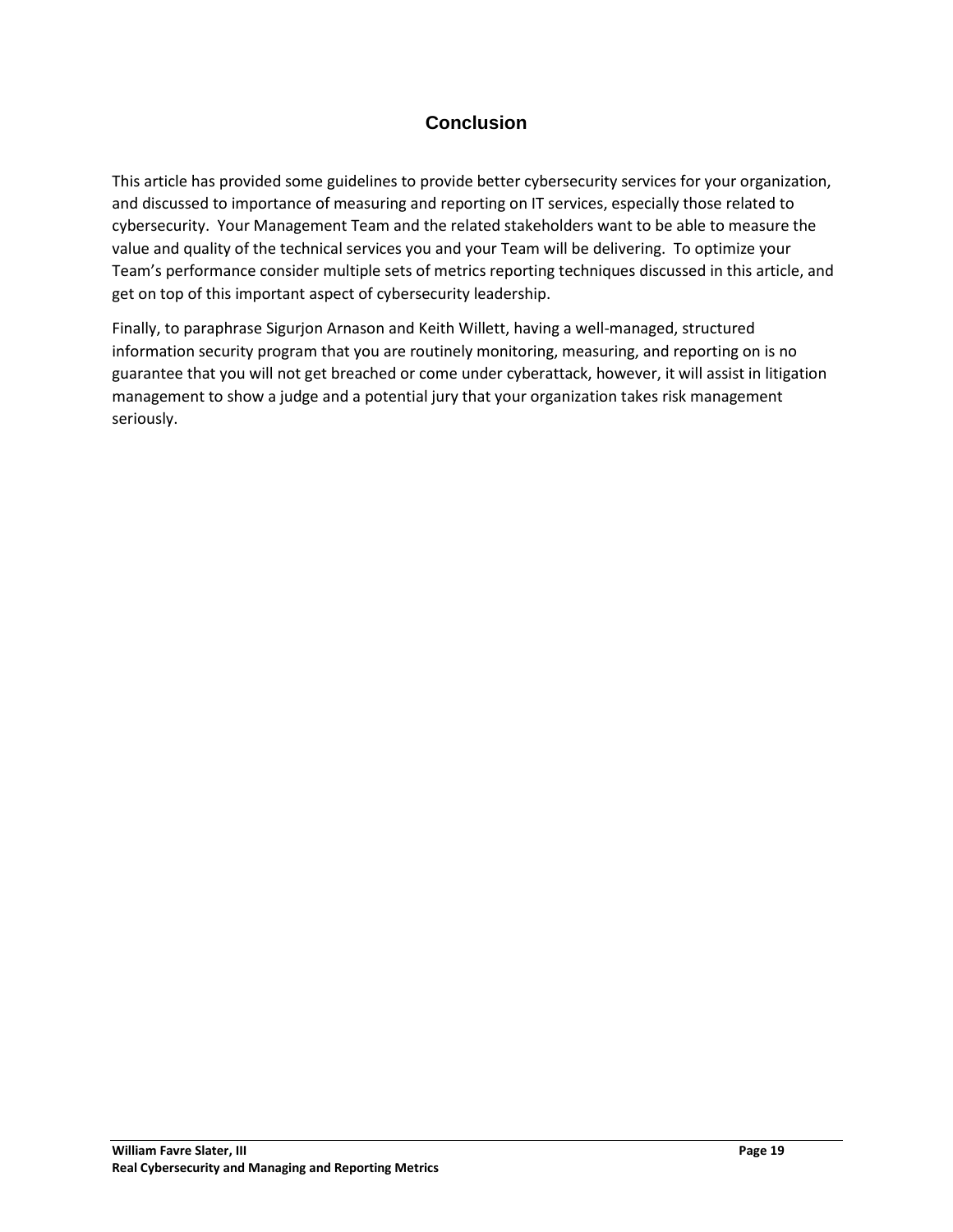## **References**

<span id="page-19-0"></span>Arnason, S. T. and Willett, K. D. (2008). How to Achieve 27001 Certification. Boca Raton, FL: Auerbach Publication.

Brotby, W. K. (2009). Information Security Management Metrics. Boca Raton, Florida: CRC Press.

Ebrary.net. (2022). Parkerian Hexad. Retrieved from the web at [https://ebrary.net/26648/computer\\_science/parkerian\\_hexad.](https://ebrary.net/26648/computer_science/parkerian_hexad)

Hayden, L. (2010). IT Security Metrics. New York, NT: McGraw-Hill.

ISACA. (2022). COBIT. Retrieved from the web at [https://www.isaca.org/resources/cobit.](https://www.isaca.org/resources/cobit)

Jaquith, A. (2007). Security Metrics. Upper Saddle River, NJ: Pearson Education.

- NIST. (2008). NIST SP 800-55 Rev. 1 Performance Measurement Guide for Information Security Retrieved from the web at [https://nvlpubs.nist.gov/nistpubs/Legacy/SP/nistspecialpublication800-55r1.pdf.](https://nvlpubs.nist.gov/nistpubs/Legacy/SP/nistspecialpublication800-55r1.pdf)
- Parker, D. B. (1998). Fighting Computer Crime: A New Framework for Protecting Information. Indianapolis, IN: Wiley.

Slater, W. F. (2016). Professional career artifacts.

Steinberg R, (2013). Measuring ITIL – Illustrated. Bloomington, IN: Trafford Publishing.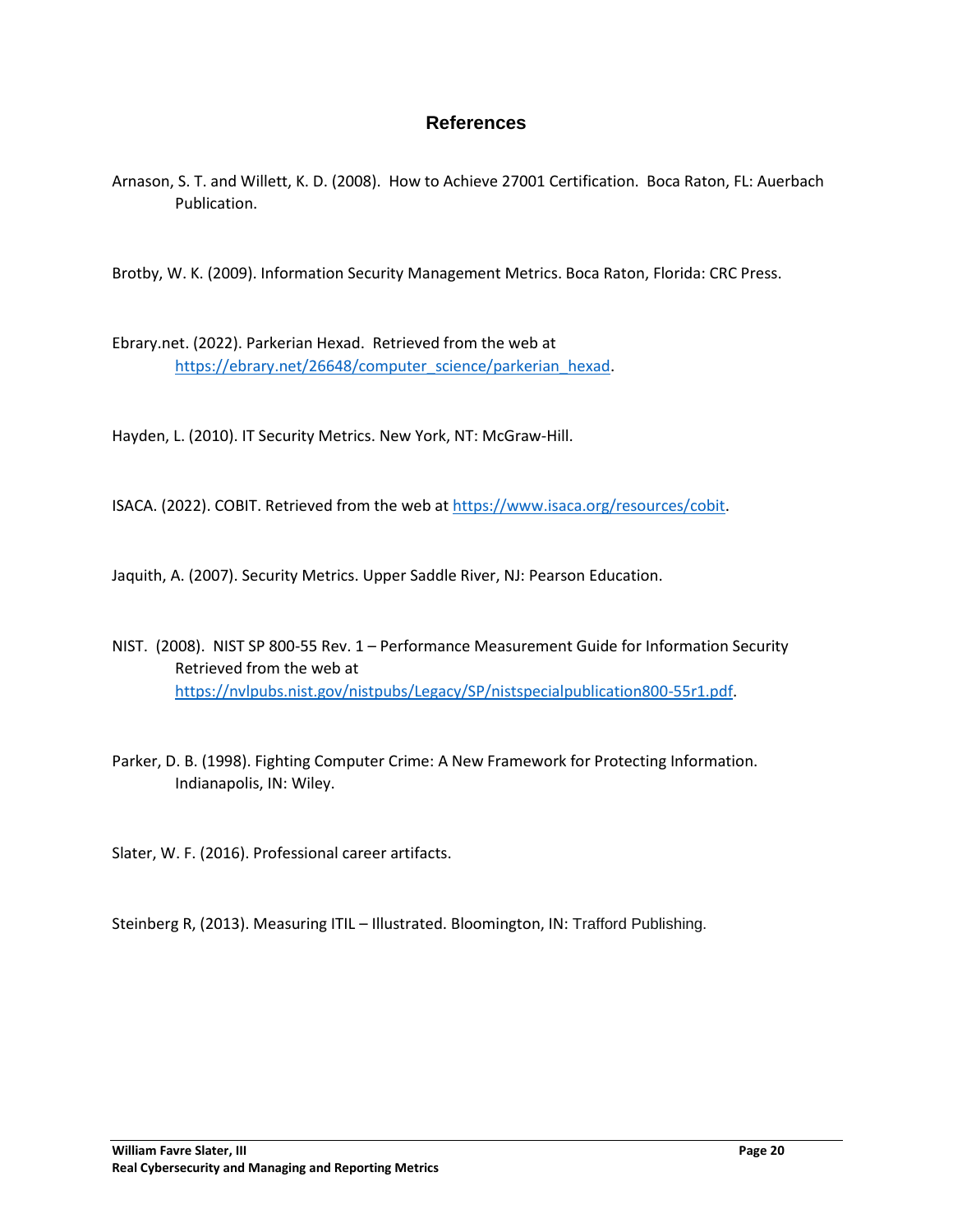## **Bio**

## <span id="page-20-0"></span>**William Favre Slater, III M.S., MBA, PMP, CISSP, CISA, SSCP, CDCP, ISO 20000, ITIL, IPv6**



William Slater, President & CEO of Slater Technologies, Inc. He is based in Chicago, IL. He is a seasoned IT professional with more than four decades of experience. Since 2001, his primary focus areas have been Data Centers, Cybersecurity, Networking, Application Development, Service Management, Project Management, Program Management, Executive Leadership (CISO, CIO, and CTO) and Blockchain (since 2012). Mr. Slater is a patriotic American and a former U.S. Air Force Officer. In fact, he was one of the very first Cyberwarriors in the U.S. Air Force. He has been an Adjunct Professor for over 18 years, and holds three graduate degrees, including an M.S. in Cybersecurity, and 80 professional certifications, including CISA, CISSP, SSCP, and PMP. His professional experience includes: the U.S. Air Force, Northrop, Digital Equipment Corporation, BP, Department of Veterans Affairs, Microsoft, IBM, and McDonald's. He is a member of (ISC)<sup>2</sup>, PMI. ISACA, and the Internet Society. He is a strong supporter of Internet Freedom and the fact that "The Internet Is for Everyone."

You can see much more about Mr. Slater's career and his work at https://billslater.com/interview, https://billslater.com/career and at https://billslater.com/writing.

Mr. Slater is very happily married to Ms. Joanna Roguska (a native of Warsaw, Poland) since December 2000. He is a devoted husband, a non-denominational Christian, a musician and songwriter, a published technical writer, a teacher, and a Black Belt and certified instructor in Kodokan Judo. He is also friends with and one of the biggest fans of Mr. Andreas Vollenweider (from Zurich, Switzerland) and his music since 1985. When he is not doing technical work in IT, or teaching, Mr. Slater and his wife enjoy traveling to other countries and places in the U.S. where they haven't been. Since 2000, they have traveled to the following places together: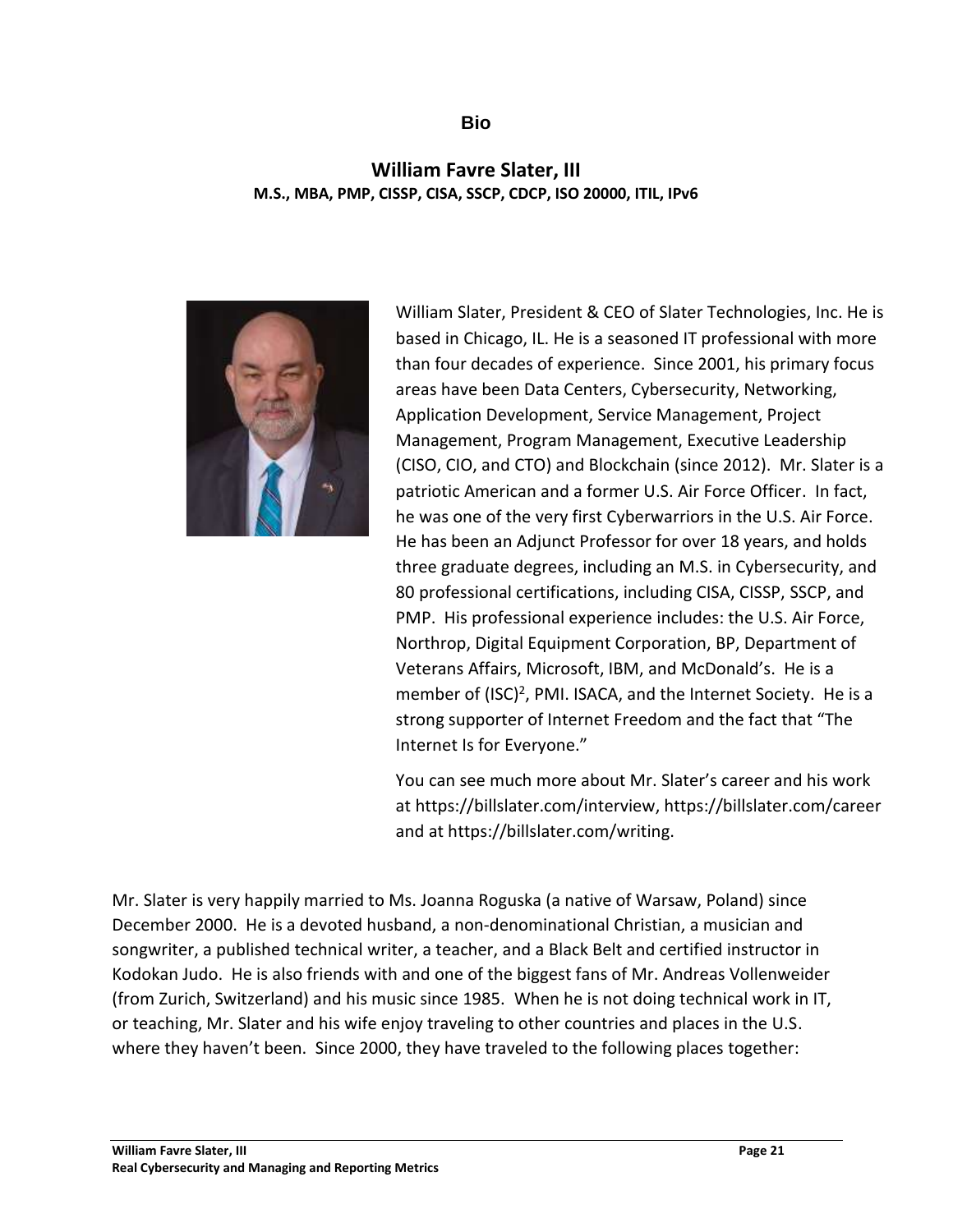| <b>States and Places in the United States</b> | <b>Countries and Places</b> |
|-----------------------------------------------|-----------------------------|
| Alaska                                        | Antarctica                  |
| Arizona                                       | Argentina                   |
| Arkansas                                      | Australia                   |
| California                                    | <b>Bahamas</b>              |
| Cherokee, NC                                  | <b>Buenos Aries</b>         |
| Colorado                                      | Canada                      |
| Florida                                       | Cayman Islands              |
| Georgia                                       | Chile                       |
| Hawaii                                        | Bogota, Colombia            |
| Idaho                                         | Costa Rica                  |
| Indiana                                       | Cuba                        |
| lowa                                          | Czech Republic              |
| Kentucky                                      | Egypt                       |
| Louisiana                                     | <b>Falkland Islands</b>     |
| Massachusetts                                 | France                      |
| Michigan                                      | Iceland                     |
| Minnesota                                     | Ireland (2)                 |
| Mississippi                                   | Jamaica                     |
| Missouri                                      | Japan                       |
| Montana                                       | London, United Kingdom      |
| Nebraska                                      | Mexico (3)                  |
| Nevada                                        | New Zealand                 |
| <b>New Mexico</b>                             | Panama                      |
| New York City                                 | Poland                      |
| North Carolina                                | Portugal                    |
| North Dakota                                  | Scotland                    |
| Oregon                                        | Spain                       |
| South Carolina                                | Turkey                      |
| Tennessee                                     | Uruguay                     |
| Texas                                         |                             |
| Utah                                          |                             |
| Virginia                                      |                             |
| <b>Washington State</b>                       |                             |
| Washington, DC                                |                             |
| Wisconsin                                     |                             |
| Wyoming                                       |                             |
|                                               |                             |